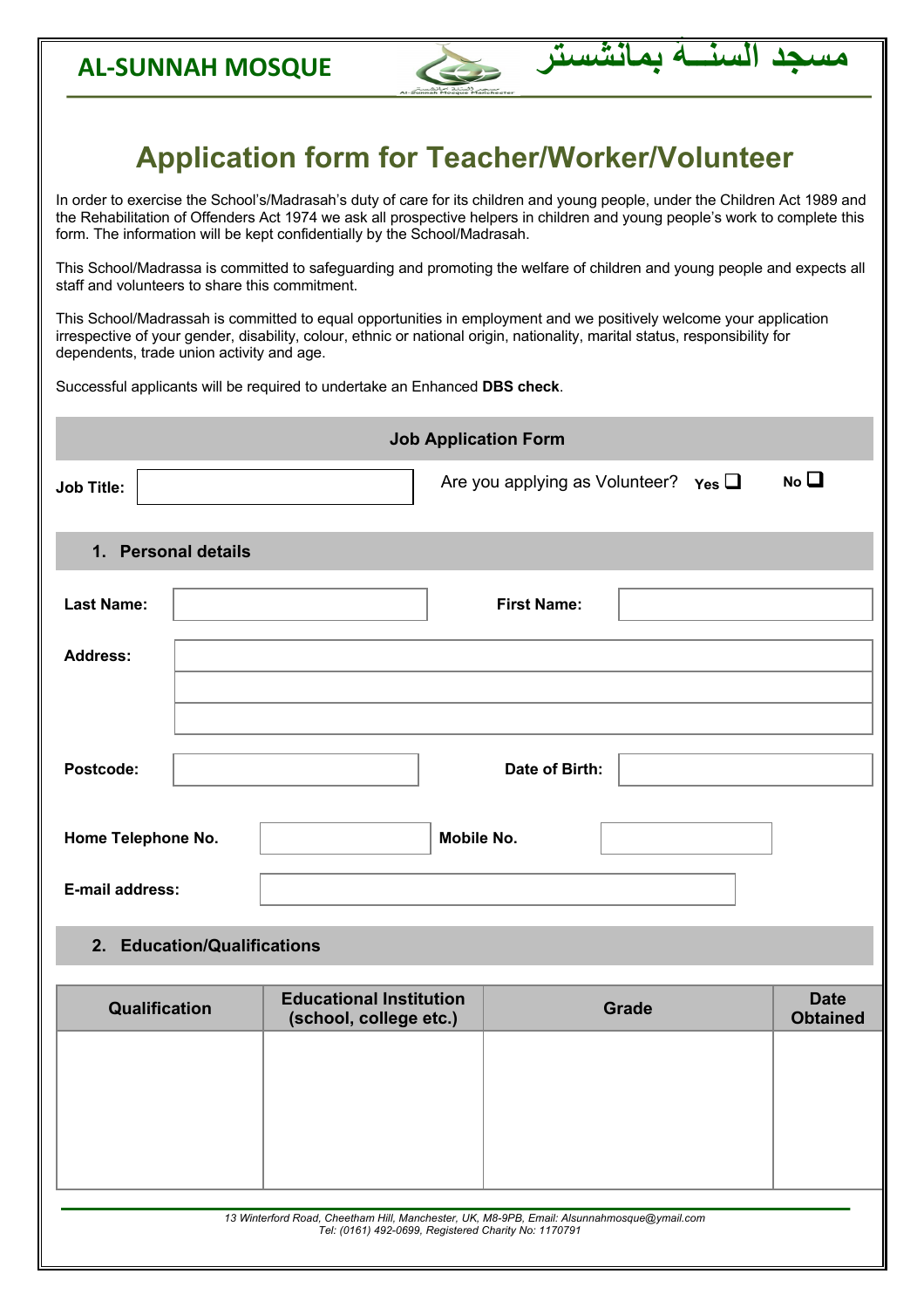





## **3. Information in support of your application**

## **Skills, abilities, and experience**

Please use this section to demonstrate why you think you would be suitable for the post by reference to the job description. Please include all relevant information, whether obtained through formal employment or voluntary/leisure activities.

## **4. References:**

Please give the name, relationship (former employer, teacher, colleague ...) and contact information for two references:

| Title, Name:<br><b>Company's Address:</b> | 2.<br>Title, Name:<br><b>Company's Address:</b> |
|-------------------------------------------|-------------------------------------------------|
| <b>Phone Number:</b>                      | <b>Phone Number:</b>                            |
| Email:                                    | Email:                                          |

*13 Winterford Road, Cheetham Hill, Manchester, UK, M8-9PB, Email: Alsunnahmosque@ymail.com Tel: (0161) 492-0699, Registered Charity No: 1170791*